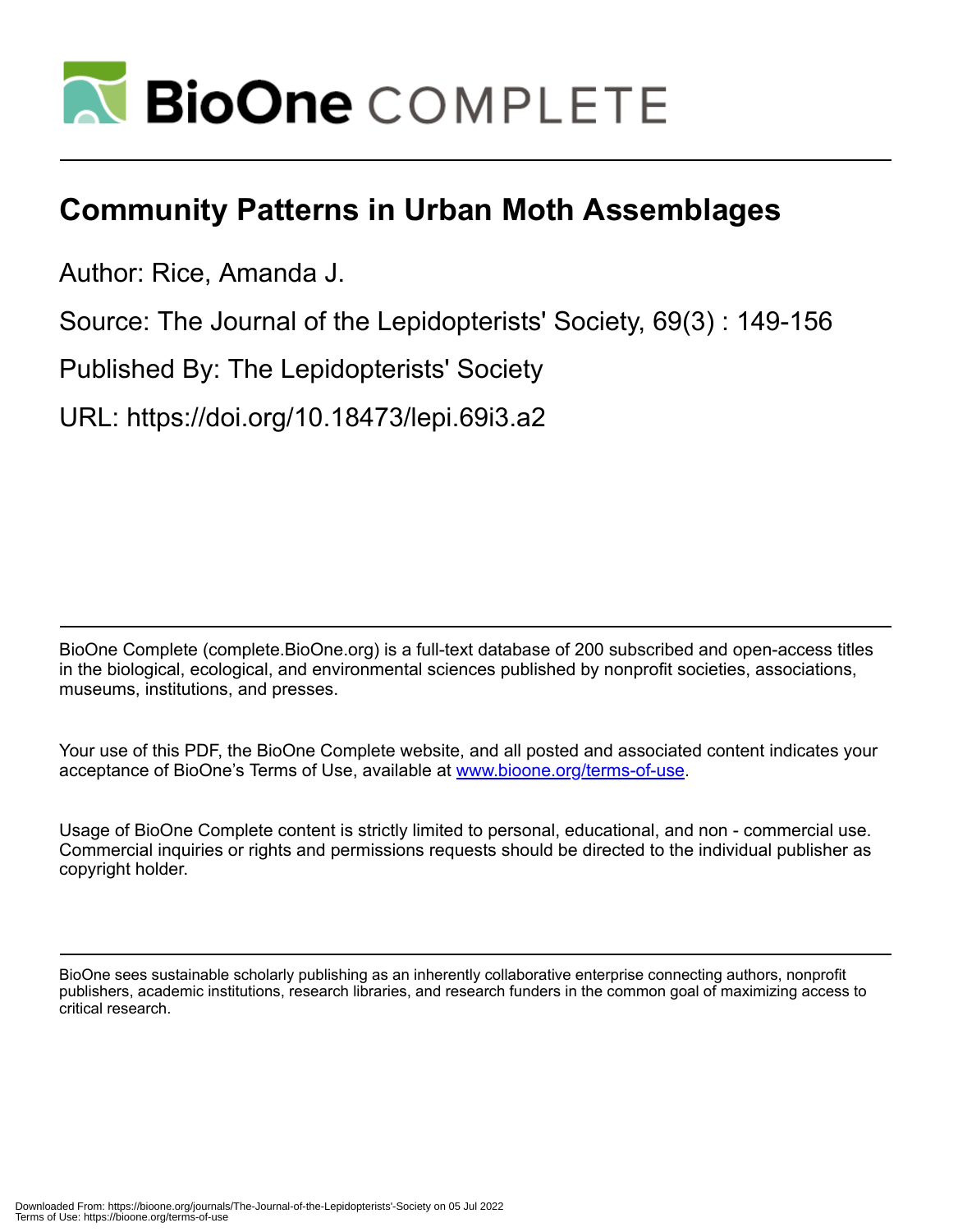## **JOURNAL OF THE LEPIDOPTERISTS' SOCIETY**

## **FOCUS ON THE FUTURE: RESEARCH FROM EMERGING LEPIDOPTERISTS**

Volume 69 Number 3

EDITOR'S NOTE

The goal of this special section of the Journal is to bring much needed attention to the efforts of individuals that show promise for future inquiry involving butterflies and moths. Each paper in this section contains the results of experiments that were designed, implemented, and evaluated by undergraduate and graduate students (with their advisors, of course). The impetus for this special section of the Journal was Tewksbury et al.'s recent paper (2014, BioScience) that called our collective attention to what has become a significant decline in the study of natural history. The papers collected for this special section suggest that the decline in natural history can be offset by a concerted effort to encourage the next generation of lepidopterists. Beyond what is published here, countless other developing lepidopterists are producing quality research that is not featured in this section. Thus, in my view, it seems that the future of research involving Lepidoptera appears quite bright.

> Keith S. Summerville, Editor Journal of the Lepidopterists' Society

*Journal of the Lepidopterists' Society* 69(3), 2015, 149–156

## COMMUNITY PATTERNS IN URBAN MOTH ASSEMBLAGES

AMANDA J. RICE<sup>\*</sup>

Department of Entomology, 288 Farm Lane, Room 448, Michigan State University, East Lansing, MI 48824-1115 \*Corresponding author email: riceama2@msu.edu

AND

PETER J. T. WHITE

Department of Entomology, 288 Farm Lane, Room 448, Michigan State University, East Lansing, MI 48824-1115 Lyman Briggs College, 919 East Shaw Lane, Room E-35, Michigan State University, East Lansing, MI 48825-1107

**ABSTRACT.** In order to gain a better understanding of the effects of urbanization on insect biodiversity we compared moth assemblages between residential yards and urban woodlots in East Lansing, Michigan. We surveyed 36 sites over six trapping nights, for a total of 24 hours of nighttime light-trapping at each site. We captured over 2700 macromoth individuals and over 4000 micromoth individuals; more than 97% of macromoth individuals were identified to species. We analyzed differences in life history traits such as body size and feeding guild between residential moths and urban woodlot moths. Urban woodlots had a higher overall abundance of moths and higher species richness than residential yards. Residential yards were found to have a high proportion of "tourist species." Urban woodlot moth species were significantly larger than residential moth species, leading us to hypothesize that larger moths may be more prone to predation in open habitats. The woodlot moth assemblage was also characterized by a higher percentage of tree generalist species; the residential moth assemblage had a higher percentage of grass/herb generalist species.

**Additional key words:** Urban biodiversity, phenotype, woodlot, residential

The urbanization of natural and semi-natural landscapes is often associated with biodiversity loss (McKinney 2002, 2008; Turner et al. 2004). Biodiverse cities are important because of high intrinsic value to natural flora and fauna; they provide ecosystem services (Bolund & Hunhammar 1999) and increase awareness about habitat conservation (Miller & Hobbs 2002; Turner et al. 2004). While often viewed as household pests, different guilds of urban arthropods can serve as primary consumers, secondary consumers and decomposers in every type of urban micro-habitat, ranging from backyards to parks to urban woodlots. Moths, for example, serve as primary consumers during their larval stage and convert vegetative matter into biomass that is then consumed by birds, small mammals, amphibians, and reptiles. While public consciousness oftentimes focuses on visible and colorful species as targets of biodiversity conservation (e.g., birds or butterflies), cryptic species like moths are also of critical importance since they play a key role in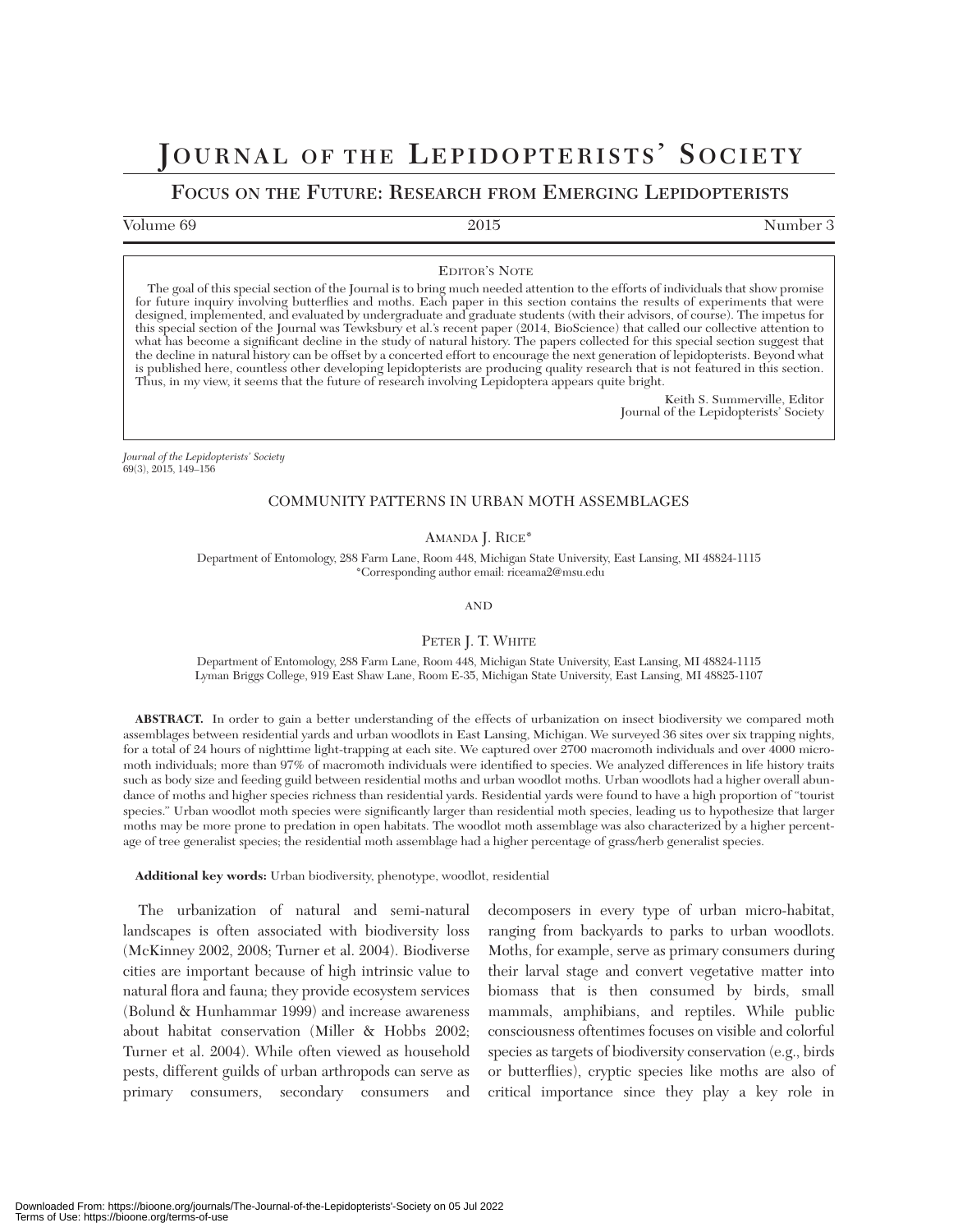**Woodlot Species** 

FIGURE 2 A comparison of families of macromoth individuals captured in residential sites and in woodlot sites. There were a total of 98 residential species, composed of 570 individual moths. There were a total of 173 woodlot species, composed of 2146 individuals.

**Residenial Species** 

**E** Frebidae **E** Geometridae Noctuidae

Othe

richness because they are undisturbed (e.g., Okuma & Kitazawa 1982; McGeoch & Chown 1997). The second outcome is when intermediate levels of disturbance increases diversity, likely due to the increased number of habitat niches facilitated by low-grade fragmentation and habitat change (e.g., Blair & Launer 1997; McKinney 2008). This second finding would generally support the intermediate disturbance hypothesis (Connell 1978). Since moths are dependent on the presence of suitable host- and food-plants, the increase in plant diversity associated with urbanization (for example, habitat disturbance and the introduction of exotic flora) may result in more moth species; including non-native species (Sattler et al. 2010; Mckinney 2008; Shuey et al. 2012).

Availability of host plants is not the only factor to consider when it comes to the impact of disturbance on moth assemblages; life history traits such as feeding preferences and body size can also play an important role in determining which species persist in a disturbed landscape. For example, although disturbances may increase overall hostplant diversity, moths that specialize on one or two hosts may be negatively impacted should those hosts be eliminated from the hostplant pool (Shuey et al. 2012; Öckinger et al. 2010). Feeding behavior has also been related to wingspan and body size, where specialists tend to be smaller in size and generalists tend to be larger (Neiminen 1996; Neiminen et al. 1999). Hambäck et al. (2007) found a significant interaction between body size and feeding guild, suggesting that these two traits should be analyzed together to investigate their potential impact on moth assemblage dynamics in disturbed landscapes.

Here we investigate the differences in moth assemblage characteristics between urban woodlot sites and adjacent urban residential sites in East Lansing, Michigan, USA. The two types of habitat represent different levels of disturbance, where urban residential sites have high levels of habitat disturbance and urban

FIG. 1. East Lansing, Michigan. Moth trapping was conducted at 16 woodlot locations and 16 residential locations in Urban East Lansing (area b above).

ecological communities (Summerville & Crist 2003).

Recent estimates indicate that urbanization is on the rise; more humans are living in cities than they did in past decades (McKinney 2002). The potential dramatic growth in urban centers suggests a need to more thoroughly quantify how urbanization impacts biodiversity. Over 70% of studies reviewed by McKinney (2008) show a peak of invertebrate species richness at low intensities of urbanization. Urbanization has the potential to not only affect moths in habitats that are converted for residential purposes, it can influence the biodiversity of moths in adjacent woodlots that are less disturbed (Summerville 2013). Urban woodlots have the potential to augment urban biodiversity; however, little research has been done to characterize their ecological value (McIntyre 2000).

Moth assemblage dynamics and moth assemblage phenotypes are often affected by habitat disturbance. In a review, McIntyre (2000) identified two common outcomes of habitat disturbance. The first outcome is when green areas, such as woodlots, promote species

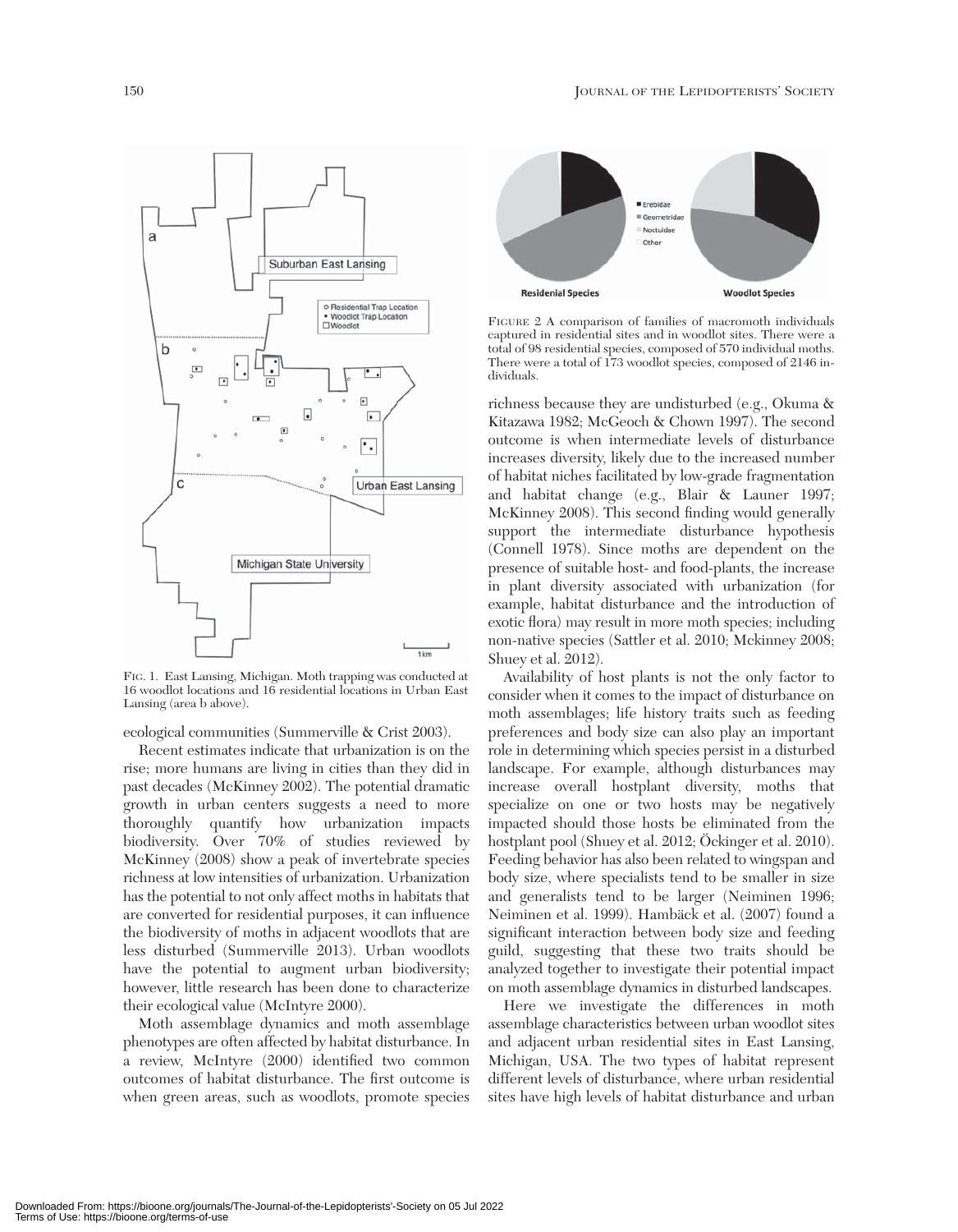woodlot sites have comparatively low levels of direct disturbance. We surveyed moth populations in the summer of 2014 and measured the assemblage richness, abundance, and life history traits of the moths in the two habitat types.

## METHODS AND MATERIALS

## **Location**

Moth assemblages were studied across the urban cityscape of East Lansing, Michigan (Figure 1; Appendix 1). East Lansing covers ~36km<sup>2</sup> and has a population of nearly 50,000 people. The average annual temperature is 8.2 °C, ranging from an average of - 4.5°C in winter months to an average of 20.3°C in summer months. The average annual rainfall is 785mm. It has been named one of nearly 3400 "Tree Cities" across the USA by the Arbor Day Foundation, recognizing its commitment to urban tree propagation and management.

## **Moth Surveys**

Moth surveys were conducted using light traps over the course of twelve nights in the summer of 2014 between mid-June and the end of July. Trapping was

done in two types of locations: residential yards and urban woodlots. Residential trap sites (n = 16) were in backyards or front yards of city residents who volunteered to be a part of this study. The potential pool of volunteers was first drawn from social media contacts and later augmented by door-to-door solicitation in areas of the city that appeared to be under sampled. Urban woodlot sites (n = 16) were located in wooded areas, both designated parks and undeveloped woodlots, within the city. The number of woodlot sites was limited by the number of viable woodlots within the cityscape. The residential and woodlot sites were surrounded by urban neighborhoods and were never directly neighboring each other (Figure 1). The mean nearest neighbor distance between sites was 358 m, ranging between 142 m and 609 m (Appendix 1).

Trapping was conducted on nights with clear or partly cloudy conditions with wind speeds no greater than 5 km/hr. The light traps used in this study were the BioQuip Universal Black Light Trap model 2851 with a 12-watt black light bulb. These traps were powered by 12V 15mAH batteries, and fitted with 12V Digital LCD programmable timers.



FIG. 3. A comparison of feeding preferences among woodlot and residential moth assemblages.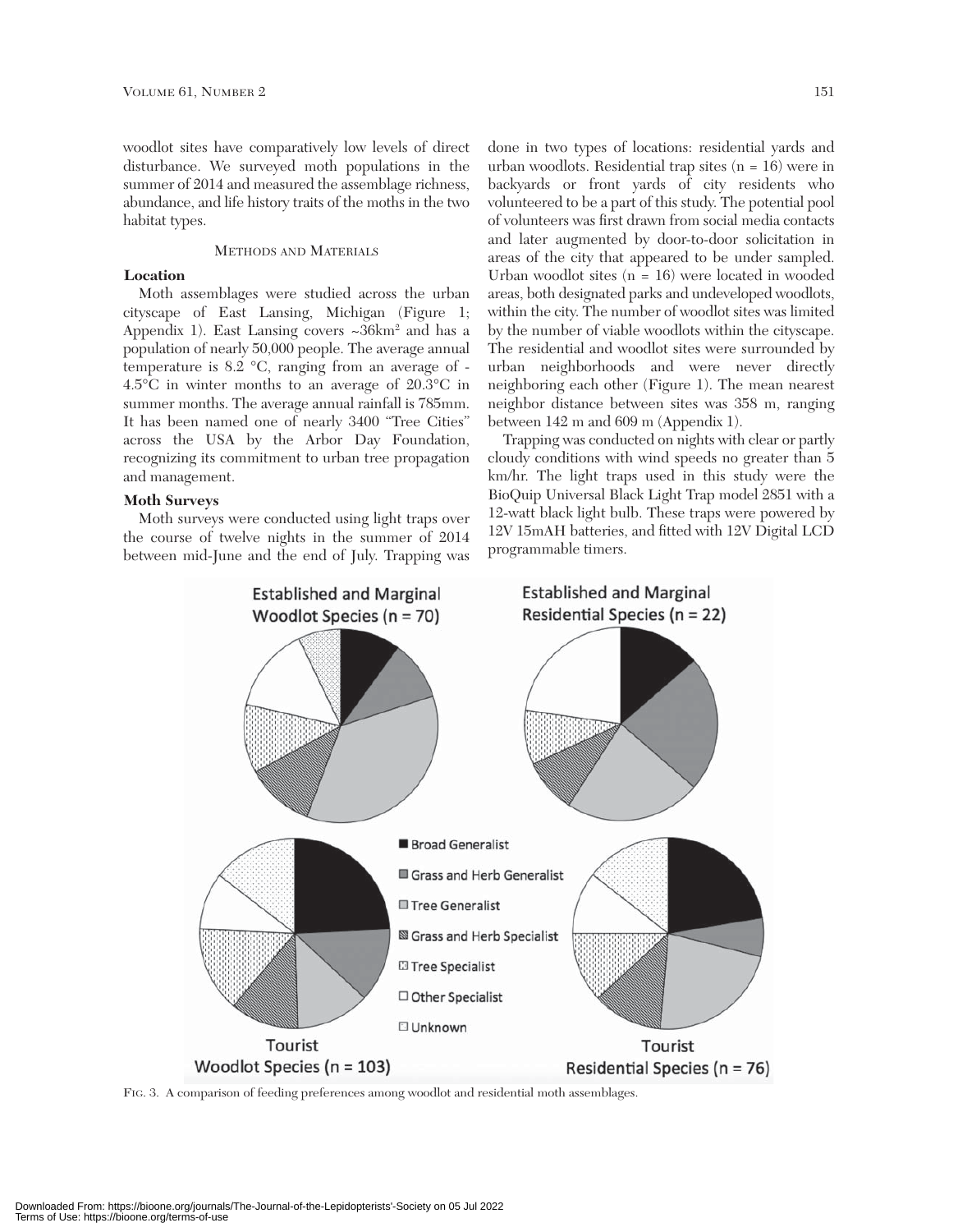On each viable night, a random subset of between 14 and 18 sites was surveyed (half of the traps set in each habitat type for a given night). Light traps were set by timer to operate between 11:30pm and 3:30am. This ensured that each trap operated with the same amount of survey effort, and reduced the visibility of traps (and thus the possibility of vandalism) during the evening and early morning hours of the day. At the end of the survey period, the 32 sites were surveyed for 24 nighttime hours  $(6 \text{ nights} \times 4 \text{ hours per night})$ . Pesticide strips containing 18.6% dichlorvos (2,2-dichlorovinyl dimethyl phosphate) were used in the light trap buckets to kill the moths so the moths could be identified.

#### **Moth Identification**

Moths were separated from all other insects and any non-Lepidopteran by-catch was discarded. Macromoths were identified using available field guides and by comparing samples to the Lepidoptera collection available at the A.J. Cook Research Collection at Michigan State University (MSUC). Two guides for eastern North American moths were used: *Field Guide to Moths of North Eastern North America* (Beadle and Leckie, 2012), and *Les Papillons du Quebec* (Handfield, 2011). The latter guide was particularly useful as it provided full color plates of more than 1500 Lepidoptera species. In instances where moth individuals could not

be positively identified to a particular species, they were compared to moth specimens housed in the MSUC, which contains over 163,000 specimens, many of which were obtained in the Great Lakes Region. Micromoth species were identified when possible, but this was not often the case for want of a comprehensive identification guide. Even so, all micromoths were counted at each survey location and added to the total moth abundance measure. Moths identified to be in the superfamilies Gelechioidea, Pterophoroidea, Pyraloidea, Tortricoidea, and Yponomeutoidea were considered "micromoths."

Moths that were unidentifiable due to scale damage were recorded as "unknown." These moths were not included in species richness counts, but were included in species abundance counts at each location. Moths that were unidentifiable, but were in good condition, were given an alpha-numeric species identifier (i.e., a pseudospecies name), and all subsequent moths that matched the voucher specimen were given the same alphanumeric species identifier. This second group of unidentifiable moths was included in species richness and total abundance counts at each location. Voucher specimens were kept of each moth species along with a digital photo taken with a Canon EOS Rebel T3i camera fitted with a macro-lens. Digital photos were stored on our lab computers.

TABLE 1 (**a**) The five most common macromoth species at urban residential and urban woodlot sites and (**b**)the five most common (identifiable) micromoth species at urban residential and urban woodlot sites. Family names are given in parentheses.

|                      | Woodlot                                  |                                        |                                          | <b>Residential</b>                     |  |
|----------------------|------------------------------------------|----------------------------------------|------------------------------------------|----------------------------------------|--|
| a)<br>Rank           | <b>Macromoth Species</b>                 | # of Individuals<br>(% of Individuals) | <b>Macromoth Species</b>                 | # of Individuals<br>(% of Individuals) |  |
| 1                    | Speranza pustularia<br>(Geometridae)     | 476 (22.2%)                            | Speranza pustularia<br>(Geometridae)     | 169 (29.6%)                            |  |
| 2                    | Haploa lecontei (Erebidae)               | 251 (11.8%)                            | Orthodes cynica<br>(Noctuidae)           | $34(6.0\%)$                            |  |
| 3                    | Bleptina caradrinalis<br>(Erebidae)      | $100(4.7\%)$                           | Idia americalis<br>(Erebidae)            | $32(5.6\%)$                            |  |
| $\overline{4}$       | Eusarca confusaria<br>(Geometridae)      | 73 (3.4%)                              | Bleptina caradrinalis (Ere-<br>bidae)    | $31(5.4\%)$                            |  |
| 5                    | Halysidota tessellaris<br>(Erebidae)     | 69 (3.2%)                              | Noctua pronuba<br>(Noctuidae)            | $28(4.9\%)$                            |  |
|                      | Woodlot                                  |                                        | <b>Residential</b>                       |                                        |  |
| $\mathbf{b}$<br>Rank | <b>Micromoth Species</b>                 | # of Individuals<br>(% of Individuals) | <b>Micromoth Species</b>                 | # of Individuals<br>(% of Individuals) |  |
| 1                    | Chrysoteuchia topiarius<br>(Crambidae)   | 272 (9.7%)                             | Microcrambus elegans<br>(Crambidae)      | 180 (13.8%)                            |  |
| $\mathfrak{2}$       | Crambus agitatellus<br>(Crambidae)       | $267(9.6\%)$                           | Chrysoteuchia topiarius<br>(Crambidae)   | $120(9.2\%)$                           |  |
| 3                    | Choristoneura rosaceana<br>(Tortricidae) | $198(7.1\%)$                           | Crambus agitatellus<br>(Crambidae)       | $120(9.2\%)$                           |  |
| 4                    | Olethreutes valdanum<br>(Tortricidae)    | $95(3.4\%)$                            | Choristoneura rosaceana<br>(Tortricidae) | 89 (6.8%)                              |  |
| 5                    | Microcrambus elegans<br>(Crambidae)      | 48 (1.7%)                              | Acleris forsskaleana<br>(Tortricidae)    | $34(2.6\%)$                            |  |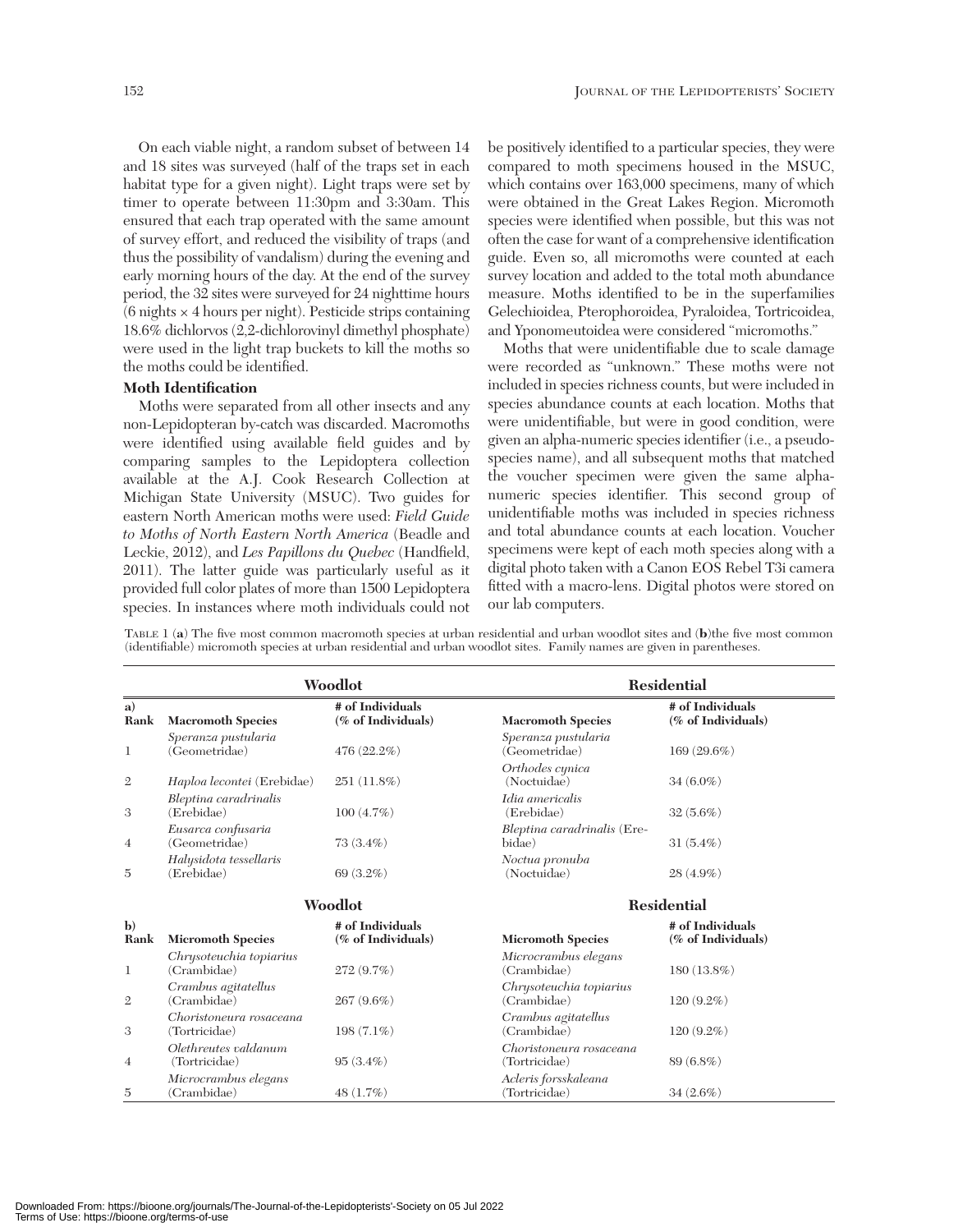## **Richness, Assemblage, and Abundance Characterization**

Macromoth richness, macromoth abundance, and micromoth abundance were calculated for each site across the study period. As some micromoths were not identified to species, a computation of average micromoth richness was not possible. Macromoths species where 10 or more individuals were captured across a habitat type were categorized as "Established Species" in that habitat type (i.e., across residential sites, or across woodlot sites). Macromoths species where between 5 and 9 individuals were captured (inclusive) were categorized as "Marginal Species"; species where fewer than 5 individuals were captured were categorized as "Tourist Species."

#### **Body Size**

Body size was measured for each species that was captured throughout the study period by measuring the forewing length for up to 10 individuals. The forewing length of 10 individuals in a given species was assigned as the mean forewing length for that species. In instances where fewer than 10 individuals of a given species were captured in our study region, voucher specimens from the MSUC were measured.

#### **Feeding Guild**

Feeding guilds were assigned based on hostplant associations recorded in the *Field Guide to Moths of North Eastern North America* (Beadle and Leckie, 2012), and *Les Papillons du Quebec* (Handfield, 2011). Six broad guilds were identified: (1) Tree Specialists, (2) Tree Generalists, (3) Grass and Herb Specialist, (4) Grass and Herb Generalist, (5) Broad Generalist, and (6) Other Specialist. Tree specialists were species that were documented to use three or fewer hostplant tree species, or one genus of hostplant tree; tree generalists used more than three hostplant tree species, or more than one genus of hostplant tree. Grass and herb specialists were species that were documented to use three or fewer hostplant grass and/or herb species, or one genus of hostplant grass and/or herb; grass and herb generalists used more than three hostplant grass and/or herb species, or more than one genus of hostplant grass and/or herb. Broad generalists were species that were documented to use a wide array of tree and grass and/or herb hostplants. Other specialists used a wide array of hostplant material including dead leaves, lichen, mosses and aquatic plants.

#### **RESULTS**

### **General**

Each moth trap was deployed for 24 hours of nighttime moth collection. The traps were thus deployed for a cumulative total of 768 hours (24 hours per site  $\times$ 32 sites) over the course of 12 survey nights: June 13, 14, 20; July 7, 10, 11, 15, 16, 22, 23, 29, 30. No trap was ever surveyed for two successive nights and a minimum 4-day gap was used between survey dates to minimize any effect of repeated sampling.

A total of 570 macromoths and 1309 micromoths were collected from residential sites. The residential macromoth assemblage was composed of 98 different species. A total of 2146 macromoths and 2794 micromoths were collected from woodlot sites. The woodlot macromoth assemblage was composed of 173 species. Across all sites, 53 individual moths could not be identified (i.e., "Unknown" due to scale damage). Both the residential and urban assemblages had a large proportion of Geometrid individuals, representing between 40 and 45% of each group (Figure 2). At the residential sites, 21% of individuals were Erebid moths and 30% were Noctuid moths. The opposite was observed at the woodlot sites; 21% of individuals were Noctuid moths and 34% of individuals were Erebid moths.

The most common macromoth at both types of habitat was the Lesser Maple Spanworm (*Speranza pustularia*, (Guenée, 1858); Table 1a). The most common identifiable micromoth at residential sites was the Elegant Grass-Veneer (*Microcrambus elegans*, (Clemens, 1860); Table 1b); the most common identifiable micromoth at woodlot sites was the Topiary Grass-Veneer (*Chrysoteuchia topiarius* (Zeller, 1866); Table 1b).

Among macromoths, residential sites had a higher proportion of tourist species compared to woodlots; woodlots tended to have more substantial numbers of established and marginal species (Table 2) ( $\chi^2$  = 9.05, p = 0.011). This corresponded to a higher percentage of tourist species individuals (i.e., abundance) at residential sites compared to woodlot sites (Table 2) ( $\chi^2$  = 65.6, p < 0.001).

TABLE 2. The number of species and individuals surveyed in residential sites and woodlot sites.

|                   | <b>Established Species</b><br>(total individuals) | Marginal Species<br>(total individuals) | <b>Tourist Species</b><br>(total individuals) |
|-------------------|---------------------------------------------------|-----------------------------------------|-----------------------------------------------|
| Residential sites | 10(384)                                           | 12(69)                                  | 76 (117)                                      |
| Woodlot Sites     | 32 (1699)                                         | 38(262)                                 | 103(185)                                      |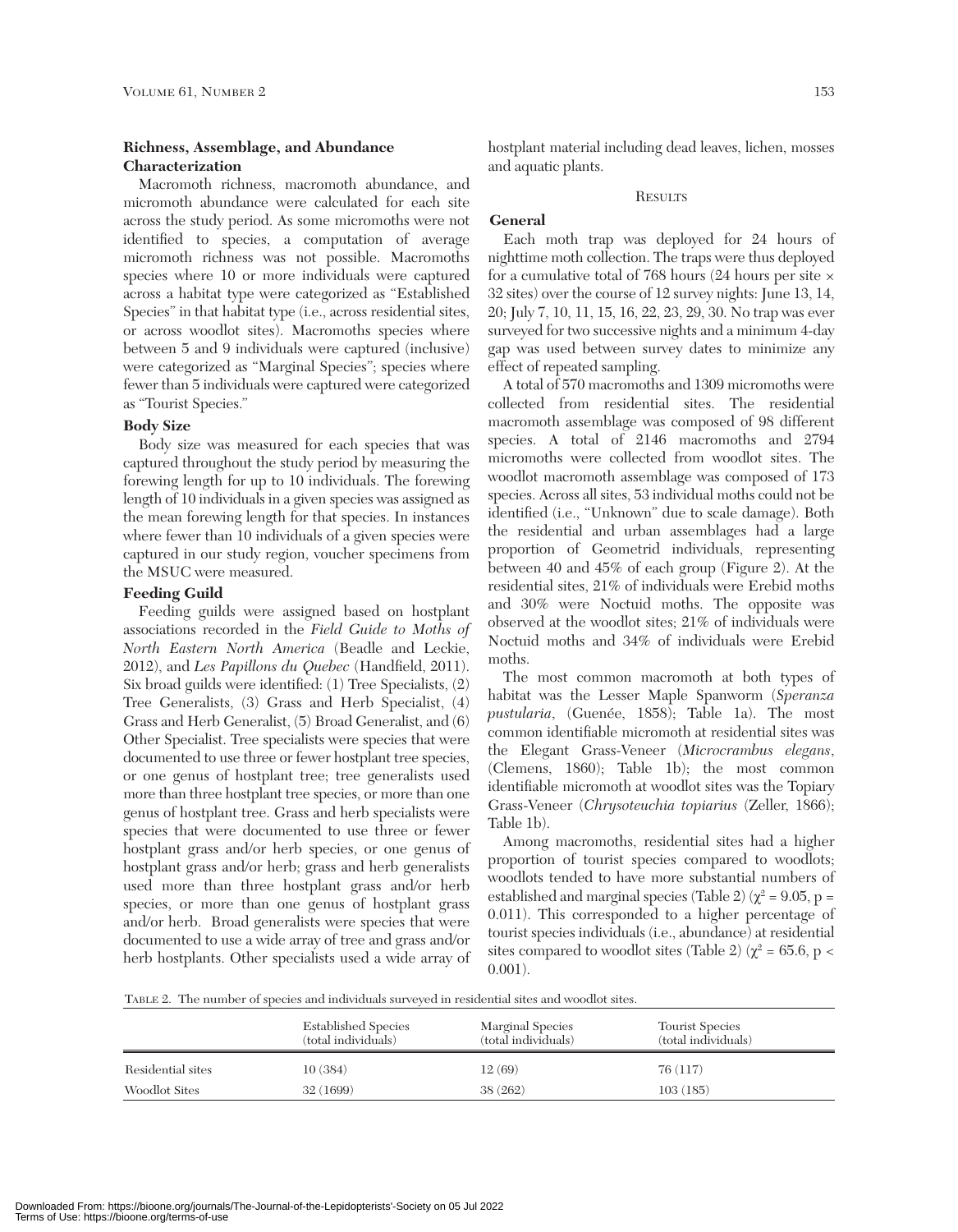## **Feeding Guilds**

The established and marginal species in the woodlot macromoth assemblage were dominated by generalist feeders, particularly tree generalists (Figure 3). At residential sites, there was more parity between generalist and specialist feeders in the macromoth assemblage, though tree generalists were substantially scarcer in the residential assemblage compared to the woodlot assemblage. Tourist species in both assemblages were characterized by a high proportion of broad generalists and (in residential areas) tree generalists (Figure 3).

## **Body Size**

Established moth species in woodlots had larger wing sizes, on average, than established moth species in residential sites (t-test, p < 0.0001, Figure 4). Among marginal species, woodlot moths had marginally significantly larger wing sizes (t-test,  $p = 0.088$ ). There was no significant difference in wing size among woodlot and residential tourist species (t-test,  $p = 0.92$ ).

#### **DISCUSSION**

#### **Differences in Species Richness and Abundance**

In this study a total of 1879 moths were collected from residential sites and the assemblage of macromoths was composed of 98 different species, compared to 4940 total moths and 154 different macromoth species collected from woodlot sites. We were able to identify more than 97% of the macromoths caught in our study, giving us confidence that our data is a reasonable representation of the moth assemblages in the two habitats. Our data show that urban woodlots contain more macromoth species and a higher overall moth abundance than do residential sites. This supports the finding that highly disturbed habitats often have less species richness and contain a different assemblage of species than habitats that are not as highly disturbed (Öckinger et al. 2010). There was a substantial amount of overlap in species assemblage between residential and woodlot sites even though the most common species in the two habitats differed (Table 1). Even with this overlap, the representation of macromoth families differs between the sites. A higher percent of Erebidae species came to the light traps in woodlot sites than residential sites, while a higher percent of Noctuidae species came to the light traps in residential sites than in woodlots. The percent of Geometridae species was not substantially different between sites (Figure 2). The geospatial layout of our residential sites and woodlot sites seems to support the suggestion that we were in fact surveying two different assemblages. Generally, a black light moth trap is effective at attracting moths up to a



FIG. 4. Comparison of average forewing length among individuals in Established Species, Marginal Species, and Tourist Species groups. The average individual wing size of Established woodlot species was larger than the average individual wing size of Established residential species ( $t = -9.38$ ,  $p < 0.0001$ ). The differences in wing size within the other two groups were not significant.

distance of about 10 meters, after which its effectiveness declines significantly (Plaut 1971; Truxa & Fielder 2012). The shortest distance between any two traps in our study was 142 m, and light from one trap location was never visible at an adjacent trap location due to surrounding trees and houses.

#### **Forewing Size**

Moth body size may confer an important advantage to moths in disturbed landscapes; large-winged moths sometimes exhibit better dispersal capacities, though they may experience higher predation rates. In a study of moth migration between islands, Nieminen (1996) found that migration rates dropped by about 10% from moths with wingspans of greater than 40 mm to moths with wingspans of less than 30 mm. Among the life history traits examined by Sekar (2012), wingspan is considered to be the most important in predicting dispersal of butterflies. The analysis of four datasets in this particular study showed positive relationships between wingspan and both mobility index and mean dispersal distance. This supports the idea that larger bodied moths with larger wingspans have the potential to be stronger fliers and more capable of long-distance colonization over hostile habitat when compared to their shorter-winged counterparts.

If large wingspans can be used as a proxy for dispersal ability (Öckinger et al. 2010), we might expect to see larger moths in residential areas due to their ability to disperse long distances and fly through open areas. Conversely, we found that average forewing sizes of macromoths were larger in woodlots than in residential sites. Established macromoth species had larger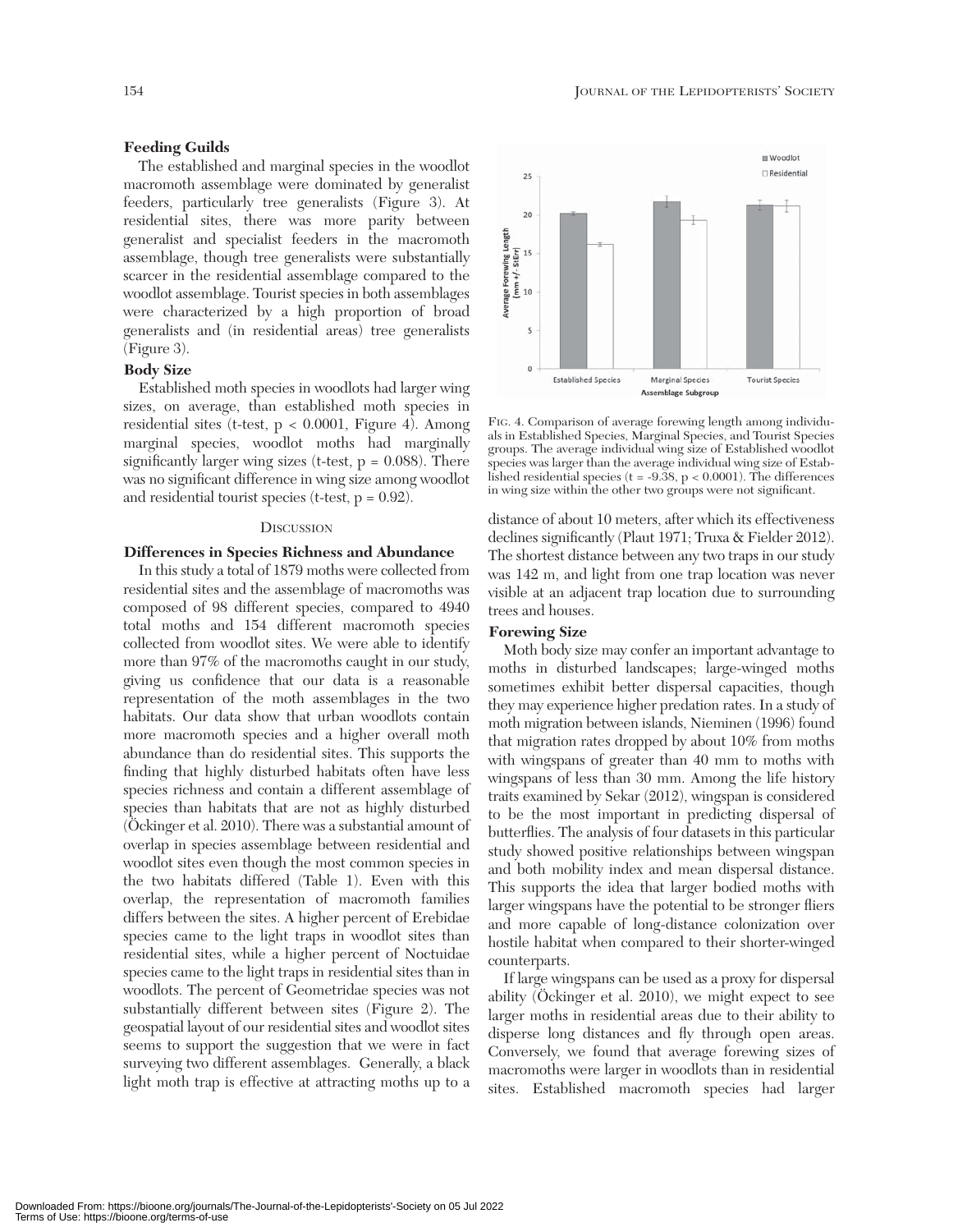forewing lengths in woodlots than in residential sites ( $p <$ 0.0001), but tourist species had the same average forewing length in residential and woodlot sites (Figure 4). This supported the alternate hypothesis that larger moths may be easier targets for predation of birds, bats and other predators in urban habitats. This pattern did not extend to tourist species compared across habitats. Tourists likely spend less time in open habitat, compared to established populations, and thus may not be under the same constant predation pressure as the more established species.

There is evidence that predators, such as bats, may prefer larger prey (Pavey & Burwell 1998). In one study on moth predation, a gut analysis showed that bats preferred feeding on moths with forewing sizes greater than 10mm (Pavey & Burwell 1998). Small moths are not only less noticeable in open spaces but may also be able to take advantage of the smaller scale of resources sometimes found in residential areas (McIntyre 2000). Bat foraging activity in urban areas often peaks at the edges of forest stands (Avila-Flores &Fenton 2005), and in urban habitats, bat foraging has been recorded at high levels around lights (Furlonger et al. 1987). Urban development can also provide roosting sites, preferred by some bat species (Duchamp et al. 2004).

#### **Feeding Guild**

Generalists were widespread across residential and woodlot habitats, however the abundance of tree generalist and grass/herb generalists differed from residential sites to woodlots. This was not entirely unexpected; there are more trees in woodlots and residential areas have a greater density of grasses and low plants (i.e., rather than trees). Some moth species prefer the early successional stages (McIntyre 2000) that may be more prevalent in unkempt backyards. These species would generally inhabit disturbed habitats until larger shrubs and trees begin to become abundant. In urban areas, however, where some habitat is continually disturbed, these species may thrive for an extended period of time. Some species may be able to feed on introduced plants that are sometimes avoided by other herbivores (Nuckols & Connor 1995).

In conclusion, a higher overall moth abundance was found in urban woodlots when compared to urban residential areas. The assemblage of species also differed among these two habitats and patterns were observed by a combination of natural history traits; moth size and feeding guild. We found woodlots to be composed of a higher abundance of tree generalists and macromoths with larger wings, while residential sites were found to have a higher abundance of grass/herb generalists and macromoths with smaller wings. We hypothesize that this may be due to higher levels of predation in

residential habitat around the edges of woodlots. While large moths have higher dispersal ability, they may also be easier targets for predation. This would explain the higher abundance of small specialists in residential areas. Future studies could be performed to determine the effects of predation on moth assemblage and if predation is impacted by urbanization.

#### ACKNOWLEDGEMENTS

We would like to thank the East Lansing Parks and Recreation and the residential house owners for permission to trap on their property. Our study would not be possible without their contribution. This would also not be possible without our team, who collected, identified, counted, and measured the moths caught in this study; thank you Katharine Glover, Isabella Schember, Joel Stewart, and Maris Polanco for your hard work and dedication. We would also like to thank Gary Parsons and other AJ Cook Arthropod Research Collection personnel for their time and assistance while we utilized the collection. Finally, we would like to acknowledge two anonymous reviewers for their comments and suggestions during the reviewing process.

#### LITERATURE CITED

- AVILA-FLORES, R. AND FENTON, M. B. 2005. Use of spatial features by foraging insectivorous bats in a large urban landscape. J. Mammal. 86: 1193-1204.
- BEADLE, D. AND LECKIE, S. 2012. Field Guide to Moths in North America. Houghton Mifflin Harcourt Publishing Company, New York. 611 pp.
- BLAIR, R. B. AND LAUNER, A. E. 1997. Butterfly diversity and human land use: species assemblages along an urban gradient. Biol. Conserv. 80: 113-125.
- BOLUND, P. AND HUNHAMMAR, S. 1999. Ecosystem services in urban areas. Ecol. Econ. 29: 293-301.
- CONNELL, J. H. 1978. Diversity in tropical rainforests and coral reefs. Science 199: 1302-1310.
- DUCHAMP J. E., SPARKS, D. W., AND WHITAKER, J. O. 2004. Foraginghabitat selection by bats at an urban-rural interface: comparison between a successful and a less successful species. Canad. J. Zool. 82: 1157-1164.
- FURLONGER, C. L., DEWAR, H. J., AND FENTON, M. B. 1987. Habitat use by foraging insectivorous bats.Canad. J. Zool. 65: 284-288.
- HAMBÄCK, P. A., SUMMERVILLE, K. S., STEFFAN-DEWENTER, I., KRAUSS, J., ENGLUND, G., CRIST, T. O. 2007. Habitat specialization, body size, and family identity explain lepidopteran density-area relationships in a cross-continental comparison. Proc. Nat. Acad. Sci. 104: 8368-8373.
- HANFIELD, L. 2011. Les Papillons du Québec. Broquet, Ottawa. 672 pp.
- MCGEOCH, M. A., AND CHOWN S. L. 1997. Impact of urbanization on a gall-inhabiting Lepidoptera assemblage: the importance of reserves in urban areas. Biol. Conserv. 6: 979-993.
- MCINTYRE, N. E. 2000. Ecology of Urban Arthropods: A Review and a Call to Action. Ecol. Pop. Biol. 93: 825-835.
- MCKINNEY, M. L. 2002. Urbanization, biodiversity, and conservation. Bioscience 52: 883-890.
- MCKINNEY, M. L. 2008. Effects of urbanization on species richness: A review of plants and animals. Urban Ecosyst. 11: 161-176.
- MILLER, J. R. AND HOBBS, R. J. 2002. Conservation where people live and work. Conserv. Biol. 16: 330-337.
- NIEMINEN, M. 1996. Migration of Moths Species in a Network of Small Islands. Oecologia 108: 643-651.
- NIEMINEN, M., RITA, H., UUVANA, P. 1999. Body size and migration rate in moths. Ecography 22: 697-707.
- NUCKOLS, M. S. AND CONNOR, E. F. 1995. Do trees in urban or ornamental plantings receive more damage by insects than trees in natural forests? Ecol. Entomol. 20: 253-260.
- ÖCKINGER, E., SCHWEIGER, O., CRIST, T. O., DEBINSKI, D. M., KRAUSS,